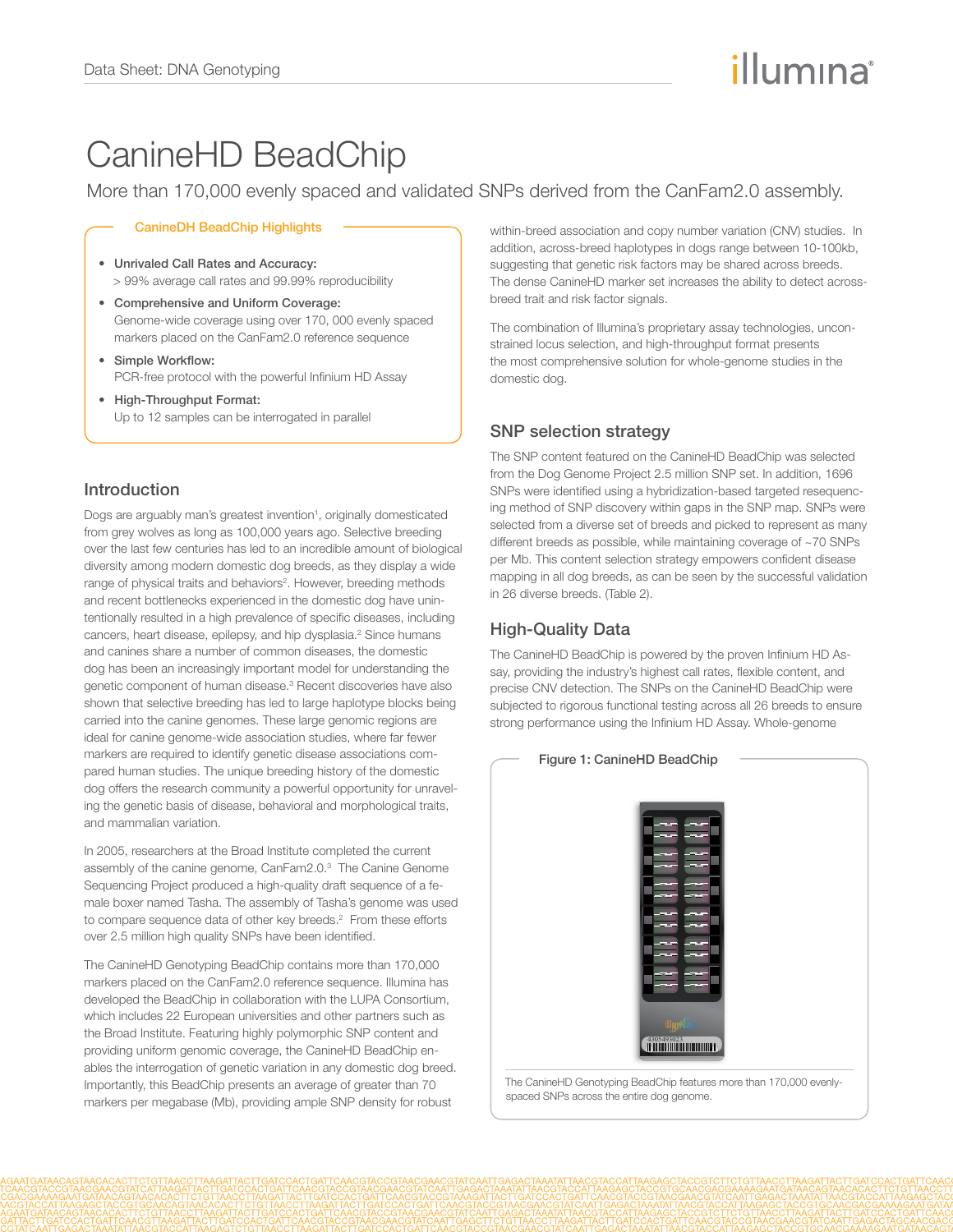association studies are successful, in part, due to high call rates and accurately called genotypes. Since complex disease traits often have relatively small gene effects, potential associations may be missed if the assayed SNP in linkage disequilibrium with the disease SNP has a low call rate or incorrect genotype call. Illumina ensures that every CanineHD BeadChip offers > 99% call rate on samples meeting the recommended input requirements. This includes samples that were collected from buccal swabs.

Table 1 shows the results from Illumina's internal validation of the CanineHD BeadChip. During development of the BeadChip, loci were identified and retained that appear to have an adjacent or third polymorphism (e.g., deletion or third allele) among the breeds sampled. Although these loci yield lower call rates when compared to the other loci on the panel, they were retained because they may provide biologically relevant information for traits of interest and for future improvements in the genome build.

More than 90% of the SNPs on the CanineHD BeadChip are polymorphic across the samples that were interrogated for product quality testing (Table 2). The average minor allele frequency (MAF) across all 26 breeds is 0.23, while the breed-specific MAFs range from 0.13 to 0.21 (Table 2).

## Illumina Solutions for Genotyping

The high-quality data and low per-sample cost of the CanineHD BeadChip are part of the powerful Illumina Whole-Genome Genotyping Solution. In addition, optional automation and the Laboratory Information Management System (LIMS) lower costs by eliminating errors associated with manual processing. Illumina genotyping products can be accessed via Illumina Fast Track Genotyping Services or one's own

iScan system. Illumina solutions provide industry-leading levels of accuracy, flexibility, and affordability.

#### **References**

- 1. Coren S (2008) The Modern Dog: A Joyful Exploration of How We Live with Dogs Today. Free Press 288pp.
- 2. Lindblad-Toh K, Wade CM, Mikkelsen TS, Karlsson EK, Jaffe DB, et al. (2005) Genome Sequence, comparative analysis and haplotype structure of the domestic dog. Nature 438(8): 803-819.
- 3. Chase K, Carrier DR, Adler FR, Jarvik T, Ostrander EA, et al. (2002) Genetic basis for systems of skeletal quantitative traits: principal component analysis of the canid skeleton. Proc Natl Acad Sci USA 99: 9930-9935.
- 4. http://www.ncbi.nlm.nih.gov/genome/guide/dog/

## Additional Information

To learn more about Illumina's genotyping solutions, please visit www. illumina.com.

| Table 1: CanineHD BeadChip Performance |
|----------------------------------------|
| Data and Specifications                |

| Parameter                 | Percent   | Product<br>Specification |
|---------------------------|-----------|--------------------------|
| Average Call Rate         | 99.80%    | >99%                     |
| Reproducibility           | $>99.9\%$ | $>99.9\%$                |
| Mendelian Inconsistencies | $0.002\%$ | $< 0.1\%$                |

Results based on 435 DNA samples including 18 replicates and 27 trios across 172,115 loci.

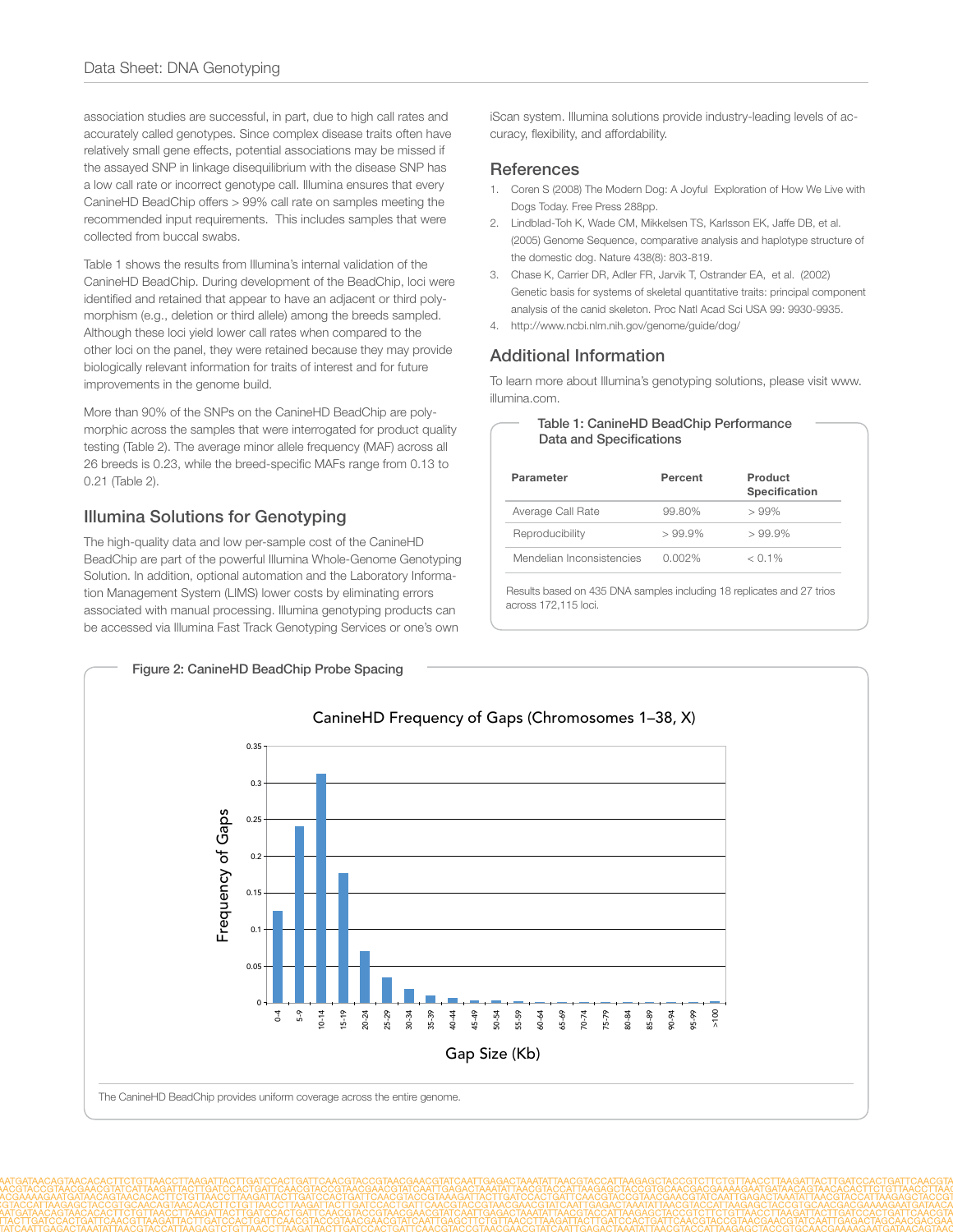#### Table 2: Diversity of Breeds Used to Evaluate CanineHD BeadChip

| <b>Breed</b>                          | # of DNA samples | Call Rate* <sup>†</sup> | Polymorphic Loci<br>$(MAF \ge 0.05)$ | <b>Average MAF</b> |
|---------------------------------------|------------------|-------------------------|--------------------------------------|--------------------|
| Beagle                                | 10               | 99.80                   | 115,254                              | 0.17               |
| Belgian Tervuren                      | 16               | 99.83                   | 104,987                              | 0.17               |
| Bernese Mountain Dog                  | 12               | 99.82                   | 90,276                               | 0.15               |
| <b>Border Collie</b>                  | $\Theta$         | 99.79                   | 122,895                              | 0.18               |
| <b>Brittany Spaniel</b>               | 12               | 99.83                   | 115,629                              | 0.19               |
| Cocker Spaniel                        | 14               | 99.79                   | 113,082                              | 0.18               |
| Dachshund                             | 12               | 99.78                   | 118,943                              | 0.20               |
| Dalmatian                             | $\overline{7}$   | 99.82                   | 113,425                              | 0.17               |
| Elkhound                              | 12               | 99.80                   | 115,411                              | 0.19               |
| English Bulldog                       | 12               | 99.84                   | 86,573                               | 0.14               |
| English Setter                        | 12               | 99.82                   | 106,909                              | 0.17               |
| Eurasian                              | 12               | 99.76                   | 106,752                              | 0.17               |
| Finnish Spitz                         | 12               | 99.78                   | 96,674                               | 0.16               |
| German Shepherd                       | 12               | 99.74                   | 93,864                               | 0.15               |
| Golden Retriever                      | 15               | 99.77                   | 114,278                              | 0.18               |
| Greenland Sled Dog                    | 12               | 99.77                   | 85,193                               | 0.13               |
| Greyhound                             | 11               | 99.84                   | 97,562                               | 0.16               |
| Jack Russell Terrier                  | 12               | 99.81                   | 126,387                              | 0.21               |
| Labrador Retriever                    | 14               | 99.81                   | 119,140                              | 0.19               |
| Nova Scotia Duck Tolling<br>Retriever | 40               | 99.81                   | 108,811                              | 0.17               |
| Poodles                               | 11               | 99.80                   | 122,433                              | 0.21               |
| Rottweiler                            | 12               | 99.83                   | 95,217                               | 0.15               |
| Shar Pei                              | 11               | 99.75                   | 109,599                              | 0.18               |
| <b>Standard Poodle</b>                | 12               | 99.81                   | 120,422                              | 0.20               |
| Weimeraner                            | 26               | 99.79                   | 94,108                               | 0.15               |
| Yorkshire Terrier                     | 12               | 99.82                   | 116,526                              | 0.19               |
| <b>Total among all breeds</b>         | 352              | 99.80                   | 143,889                              | 0.23               |

\* Call rates across sample set include loci that appear to have deletion or third polymorphism.

† The CanineHD BeadChip was also validated with 12 samples of Alopex (Fox), indicating approximately 1400 markers that appeared to segregate. This resulted in a call rate of 98.81.